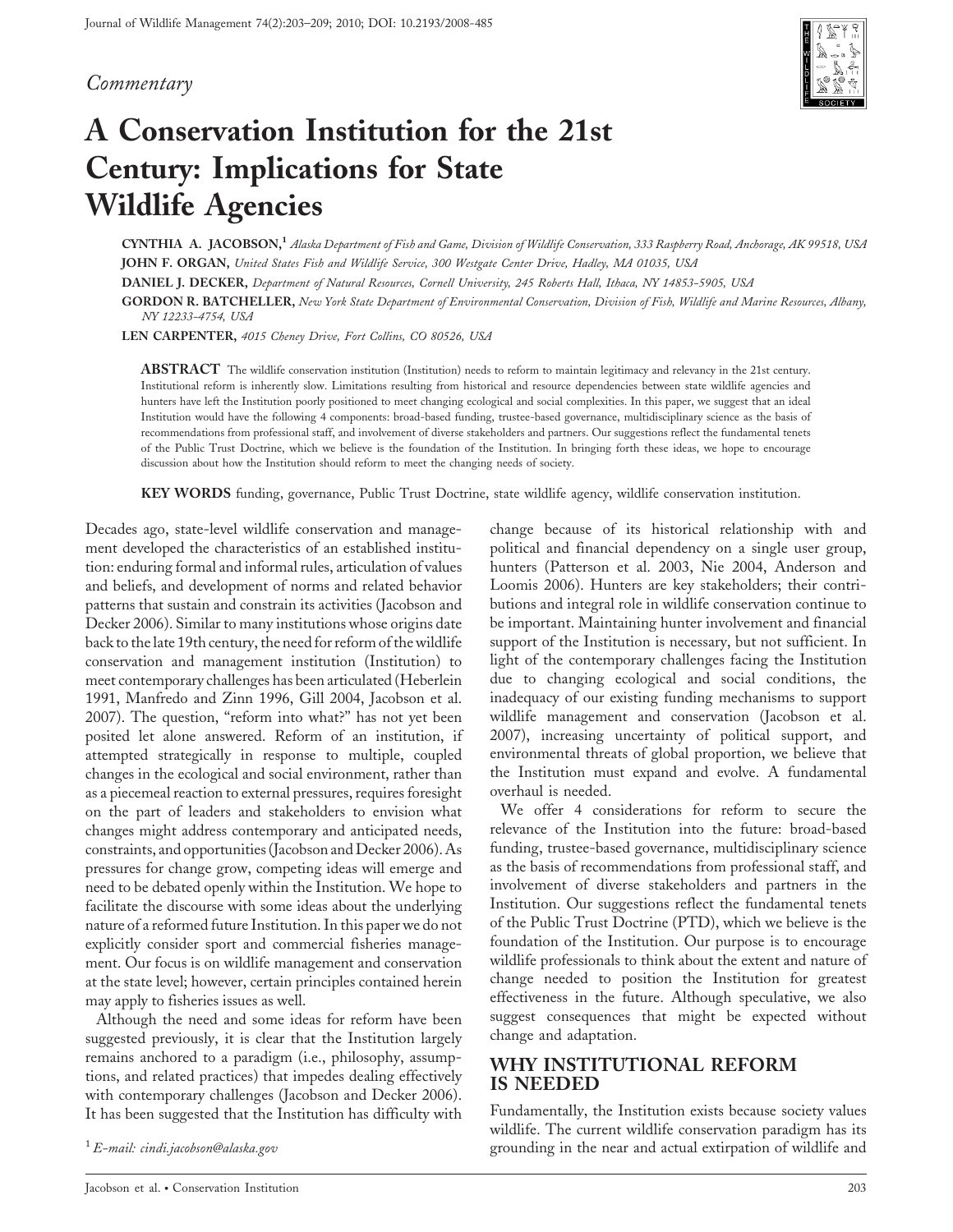destruction of its habitat. These effects were a product of the Industrial Revolution that resulted in a 4-fold increase in urbanization from 1820 to 1860 in the United States (Riess 1995) and growth and expansion of the human population and overexploitation of natural resources that became magnified in the late 19th and early 20th centuries. It was during this era that visionary conservation leaders of the late 19th and early 20th centuries marshaled support for political initiatives that elevated wildlife conservation to a national priority and essentially established the modern conservation movement and subsequently state wildlife agencies (SWAs), federal agencies with wildlife responsibilities, a multitude of nongovernmental organizations, academic institutions, and the wildlife profession. The Institution thus established has remained remarkably stable. Some notable policy initiatives associated with turn-of-the-century and Depression-era legislation, in particular the Pittman–Robertson Wildlife Restoration Act, and legislation associated with the environmental movement of the late 1960s and 1970s (e.g., the Endangered Species Act), reinforced the basic role of the Institution (i.e., restoration of populations and regulation of take). Despite significant economic, land use, ecological, and social changes of the last 3–4 decades, we have not seen a significant paradigm shift in the Institution (e.g., as evidenced by milestone policy initiatives redirecting the Institution) to indicate adjustment and recalibration. Several important individual policy initiatives (e.g., the Sikes Act, the State Wildlife Grants [SWG] program) have occurred, but public policy makers have not been motivated to engage in fundamental reform of national, state, or regional policies that would reconstitute the Institution in any profound way to magnify its ability to sustain wildlife and wildlife habitats in perpetuity. To the contrary, pressure to roll back progress gained by the Ecological Society of America has been strong and sustained (National Research Council 1995). Indeed, the most telling evidence of need to reform the Institution is the degradation and loss of wildlife habitat since World War II (Brown et al. 2005). The Institution has been ineffective in countering United States citizens' apparent unwillingness to support measures to protect wildlife and wildlife habitat in perpetuity at the cost of slowing the pace of national or regional economic growth and self-interest. This reality has had a profound impact on the relevance and functioning of the Institution. A case in point is the status of funding for SWAs and attempts to attain broader societal funding support for their programs (Franklin and Reis 1996). Because a mechanism to secure dedicated, broad funding for most SWAs has not achieved political support, the predominant funding source continues to be generated via a narrow base of stakeholders. Program attention and allocation of resources, including investment in science, privileges those special interests that financially support the Institution (Patterson et al. 2003). The resulting outcomes of institutional actions tend to serve a narrow segment of the public, making it less likely that broader public interests are attended to fully (Anderson and Loomis 2006).

If we accept the premise that the United States has a relatively weak conservation ethic, but that a minority of United States citizens deeply value wildlife, we posit that it is both timely and essential to reexamine both the PTD and the Institution that is based on it.

#### PUBLIC TRUST DOCTRINE AS THE FOUNDATION OF THE INSTITUTION

The PTD is considered the foundation of the North American Model of Wildlife Conservation, a set of principles applied within the Institution (Geist et al. 2001, Geist and Organ 2004). A postulate of the PTD is that wildlife is owned by no one and held in trust by governments for the benefit of present and future generations (i.e., a public or common resource, not private property). The PTD stems from a United States Supreme Court ruling in 1842 (Martin v. Waddell, 41 U.S. 234), and its application to wildlife has been strengthened through subsequent court decisions (Horner 2000). Functionally, the PTD is common law (Sax 1970) that provides legal bedrock for government at the federal and state levels to protect, conserve, allocate, and control wildlife for the benefit of the public. In theory, it defines the limits for human impacts to and withdrawal of wildlife resources.

Smith (1980) identifies 3 criteria that need to be met for the PTD to be an effective tool: 1) the general public must be aware of their legal standing with respect to public ownership of wildlife; 2) this standing and the rights associated with it must be enforceable against the government so that the public can hold it accountable; and 3) interpretation of these rights must be adaptable to contemporary concerns, such as biodiversity and species extinction.

Sax (1970) and Horner (2000) have described the failings of the courts in upholding the public trust doctrine. This stems from the inability of many courts to distinguish between the government's general obligation to act for the public benefit and the greater obligation it has under the PTD as a trustee of certain public resources. For example, a court, in upholding its obligation to act for the public benefit, may consider economic tradeoffs and not exercise the special obligation to perpetuate resources under the PTD. The question arises as to whether the PTD has any judicially enforceable right in and of itself, beyond existing laws.

The implications of a PTD unable to withstand erosion by judicial challenge are profound. If the cornerstone of the Institution's foundation becomes weakened and ultimately destroyed, then the Institution itself will be severely compromised. To ensure that wildlife can be sustained for present and future generations will necessitate not only stronger laws to support the PTD but reform of the Institution as well. Many of the forces weakening the PTD can be attributed to failures of the Institution to address contemporary concerns, and a lack of awareness among the general public about their role in advocacy and enforcement of their rights.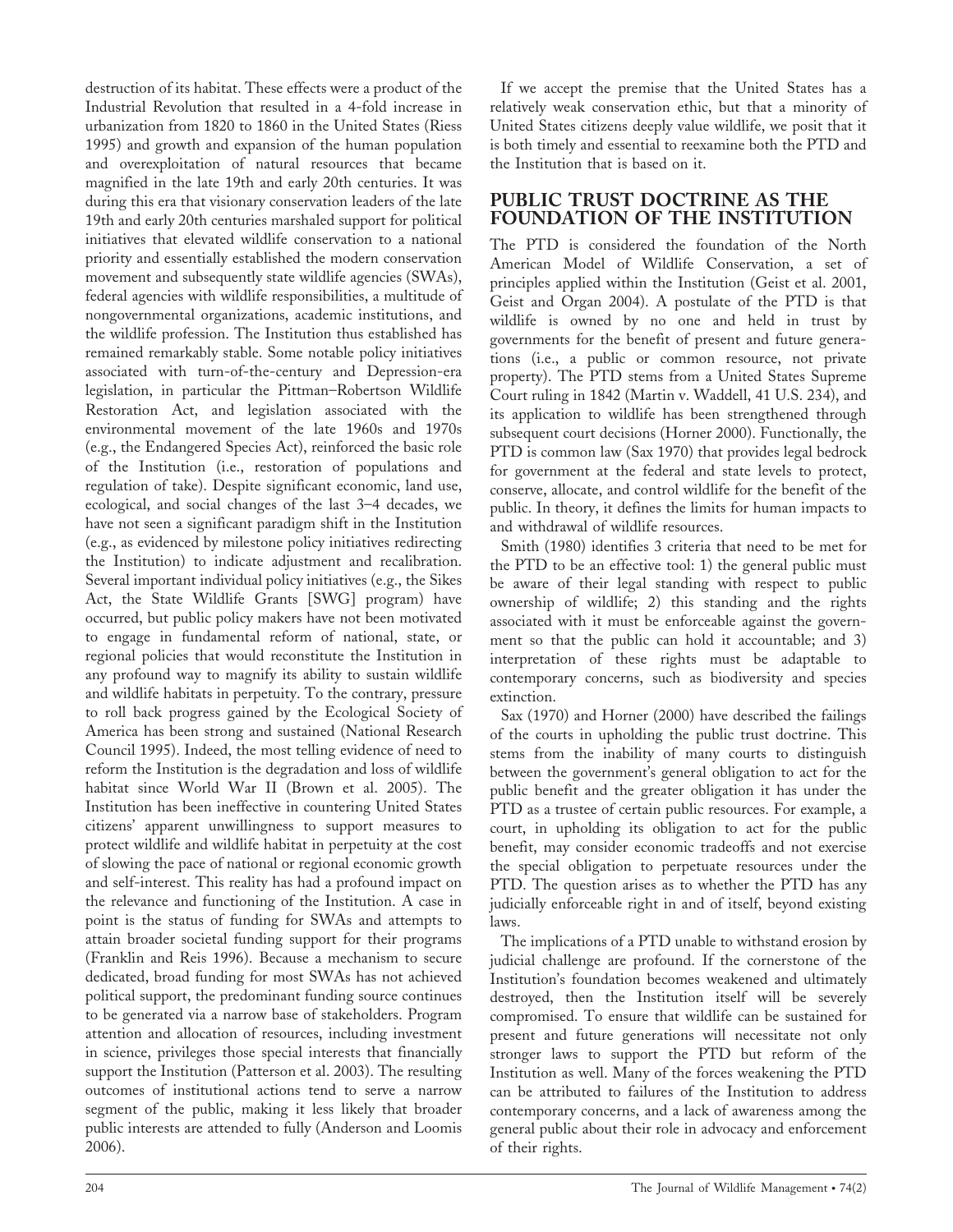We propose that incorporation of the following 4 components into the fabric of the Institution would be essential in realigning the existing Institution with the PTD. Such realignment will constitute a significant reform of the Institution.

### IDEAL COMPONENTS OF THE INSTITUTION

#### Broad-Based Funding

Wildlife conservation, particularly at the state level, is funded primarily by hunters, trappers, and gun owners via license-sale revenue and Pittman–Robertson Wildlife Restoration funds, although some states have successfully augmented this user pay–benefit model by securing broadbased alternative funding that comprises a considerable portion of their overall budgets (Jacobson et al. 2007). The Institution acknowledges that this funding strategy is inadequate to support the growing demands on wildlife agencies (Hamilton 1992, Anderson and Loomis 2006). The SWG program is a notable accomplishment for the Institution, but the uncertainty and limitations associated with these monies makes SWG only part of an overall solution to the larger funding problem (Jacobson et al. 2007).

Other funding options states have pursued include dedicated revenues from vehicle license plates, voluntary tax check-offs, and nonprofit foundations to accept financial gifts. These funding efforts are voluntary, relying on the individual's interest in and willingness to pay for wildlife conservation and, in most states, revenue generated from these sources is negligible relative to conservation needs and stakeholder expectations (McKinney et al. 2005). Willingness to pay is ephemeral and contingent upon unpredictable factors such as perceived benefits derived, individual financial status, and desire or pressure to contribute to other causes (Hoehn and Randall 1987). Similarly, the user pay–benefit model depends on the continuing interest of wildlife users, most notably hunters who pay for wildlife management via license sales and through purchasing firearms and ammunition, versus all beneficiaries of wildlife conservation contributing through a nonvoluntary mechanism. If user numbers decline as has been occurring with hunters on a national level (Responsive Management/ National Shooting Sports Foundation 2008), the Institution faces financial difficulty. Applying a funding mechanism that is merely an extension of the current model (e.g., wildlife viewing fees) to additional users ignores what has been learned about the limitations of a user-based approach to funding conservation of wildlife when use and subsequent revenues ebb.

A philosophical question is, should an institution founded on the PTD rely solely on a few user groups that are a small minority of society? Gill (1996:63) suggested that the narrowly based funding of state wildlife management has ''blurred the essential distinction between public interest and special interest and inevitably eroded both scientific credibility and public trust.'' The resource dependency perspective of organizational behavior posits that organizations become dependent on those entities that have control over critical resources, particularly when options for obtaining those resources are limited (Johnson 1995). So is the user pay–benefit model consistent with the premise behind the PTD? We suggest that it is not, and that wildlife conservation needs to be funded in large part by all beneficiaries; that is, the general public via a nonvoluntary mechanism. Further, this mechanism should be insulated as much as possible from undue influence of special interests. Thus, a general fund appropriation is not the ideal mechanism either. Funding for wildlife conservation, at least at the state level, needs to be reliable, consistent, and broad-based like the Missouri (e.g., receives 0.00125 of sales tax revenue totaling approx. 60% of their budget) or Virginia (e.g., a portion of the sales and use taxes derived from the sale of hunting, viewing, and fishing products, as estimated by the United States Fish and Wildlife Service national survey) models. This may not be achievable in many states, so a strategic funding plan drawing from a diversity of sources may be a more feasible option. For example, in Iowa, an 18-member advisory committee appointed by the governor recommended 5 options that, combined, would meet Iowa's funding goals (US\$150 million) for natural resources conservation (Advisory Committee on Sustainable Natural Resource Funding 2007). The options were 1) using new gaming and gambling revenues, 2) dedicating revenues from a fractional percentage increase in the sales tax, 3) earmarking the 5% tax on lottery tickets, 4) creating tax incentives and credits for conservation actions, and 5) using bonding to insure long-term funding stability. Any of these funding options alone was insufficient, but in combination they would move the Iowa Department of Natural Resources closer to meeting its funding goals.

The user pay–benefit funding model for wildlife conservation has had considerable impact on all aspects of the Institution, including facilitating relationships between consumptive stakeholders and wildlife agencies and policy makers (Anderson and Loomis 2006). Resource-dependency theorists contend that organizations align themselves with other organizations or individuals that are most likely to provide the resources necessary to ensure their survival (Pfeffer and Salancik 2003). Because hunters pay the bills, it is not surprising that they are given much attention and wield a great deal of influence within the Institution (e.g., in terms of representation on boards and commissions, gamefocused programs and spending; Nie 2004, Jacobson and Decker 2006); in essence they are privileged while other interested stakeholders remain underrepresented and underserved. One might reason that creating an alternate user pay–benefit model rather than a broader funding model would result in expanded services to nontraditional users of wildlife, as well as increased revenue. The PTD can help evaluate this action from a philosophical perspective.

According to the PTD, wildlife is owned by no one and held in trust for the benefit of all, but with the user paybenefit model, those who both derive direct benefits from wildlife and fund wildlife conservation from user fees may believe they have the only legitimate voice in governance of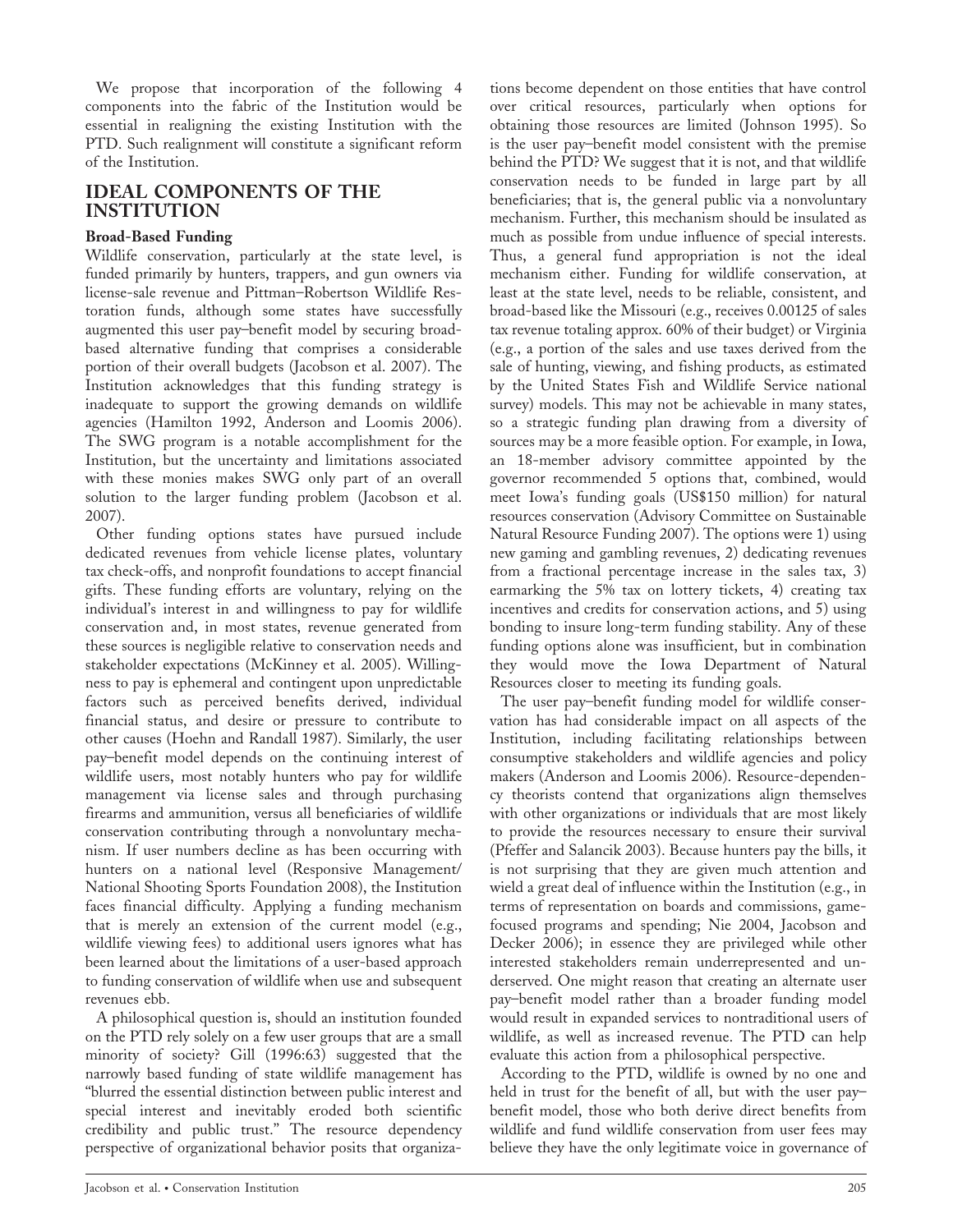public wildlife conservation and management. Further, this model logically encourages those who pay via licenses and permits for the privilege of using wildlife to expect greater benefits than those who do not pay. This is a potentially fatal, deeply rooted inconsistency between rhetoric and reality in wildlife management in the United States, given the core premise of the PTD that wildlife is a public resource and no single stakeholder group should benefit from wildlife management more than others. If everyone pays for wildlife via a centralized taxing mechanism, all should have standing with respect to input about management of wildlife as a public resource. Of course, some people will have a greater stake and interest in wildlife conservation and management than others, but wildlife managers will not feel beholden to any particular interest group because they are dependent on it to pay their salaries. Ideally, priorities for research, management activities, and other programs would be determined through a value-balanced and scienceinformed approach, as opposed to a more politically driven process in which particular interest groups have inordinate influence. The next sections discuss in more detail ideas for reform of governance for the Institution.

Broad-based funding carries with it an expectation for expansion of activities and programs to meet the needs of a more diverse stakeholder base (Jacobson et al. 2007). Governing bodies can establish broad direction, but implementation at the ground level in agencies requires priority-setting for allocation of resources as well. Wildlife administrators, researchers, and managers in a reformed Institution will have to prioritize allocation of resources strategically in a process that is responsive to the governing body (Mitchell 1999), transparent to and appropriately involving the public, and efficient so as not to impede implementation. The challenge will be moving from a focus on priorities of a narrow user group toward those of the broader public without alienating stakeholders long invested in wildlife conservation.

#### Trustee-Based Governance

By definition, a trustee is required to put the interests of the Trust as defined in law or other authority above self interest. Ideally, trustees should be qualified, competent, impartial, and assiduous to the interests of all trust beneficiaries. There should be a mechanism for their replacement if they prove deficient in any of these requirements, and the Trust beneficiaries should have the capacity to initiate the removal of a trustee following due process, along with a voice in the selection of new trustees. In the public sector, therefore, governmental trustees should strictly adhere to principles fundamental to care of the Trust's assets, not those associated with the preservation of the interests of self or those of elected authorities. This necessitates a separation of the political process from the essential components of Trust oversight. Of course, recognition that such independence is appropriate requires a political consensus in the first place. The tendency within state governments, however, is to lessen independence and to demand more political accountability of agency authorities (Organ and Fritzell 2000).

A consequence of this politicization in wildlife conservation is reflected in the tenure of agency leadership. According to the Association of Fish and Wildlife Agencies, the average incumbency of state fish and wildlife directors is ,3 years (D. E. MacLauchlan, Association of Fish and Wildlife Agencies, personal communication). Directors typically are replaced for essentially political reasons. This trend implies that agency directors are required to be subservient primarily to political authorities in order to keep their jobs, potentially jeopardizing oversight of the Trust. A primary cause of this is the linkage of constituents with narrow interests to the oversight of agency programs. To perform as a trust-based institution, the conservation community and political authorities must embrace the notion that state trustees should function absent the demands of narrowly focused constituents, especially when those same constituents wholly determine funding and survival of the very institutions upon which the Trust depends.

Diminishment of political authority over fish and wildlife trustees is likely to be resisted by elected officials opposed to a reduction in their power and influence. Such a change is not possible without their recognition of the validity of the concept of the public trust and the need for apolitical trustees. Yet in the absence of this reform, it is highly unlikely that stability of the Institution can be maintained. The sustainability of fish and wildlife populations in the long term would be questionable without stability in programs to protect trust resources. Accomplishment of such reform in governance likely can only be achieved through advocacy of a strong coalition of partners willing to speak with one voice and exert the requisite political pressure.

#### Multidisciplinary Science as the Basis for Recommendations From Professional Staff

Effective trusteeship requires not only that decision-makers act in the best interests of the Trust, but they do so with the best information available. Professional staff must have adequate resources and intellectual freedom to pursue answers to questions prioritized by trustees and stakeholders, without concerns that findings may be unpopular or inconsistent with conventional assumptions. Transparency is critical in the process of developing science-based analyses for decision-makers. Political manipulation of, interference with, and obstruction in communication of science from professional staff to trustees undermines the PTD and ultimately credibility of the Institution. Recent examples of such interference (e.g., high-ranking Department of Interior officials colluding with industries and undermining agencysponsored research affecting biological opinions on impacts to listed endangered and threatened species) illustrate how the PTD and Institution can be compromised (U.S. Department of Interior, Office of the Inspector General 2008).

Effectively integrating multidisciplinary science (e.g., biology, ecology, sociology, psychology) into the decisionmaking process can require a delicate balance between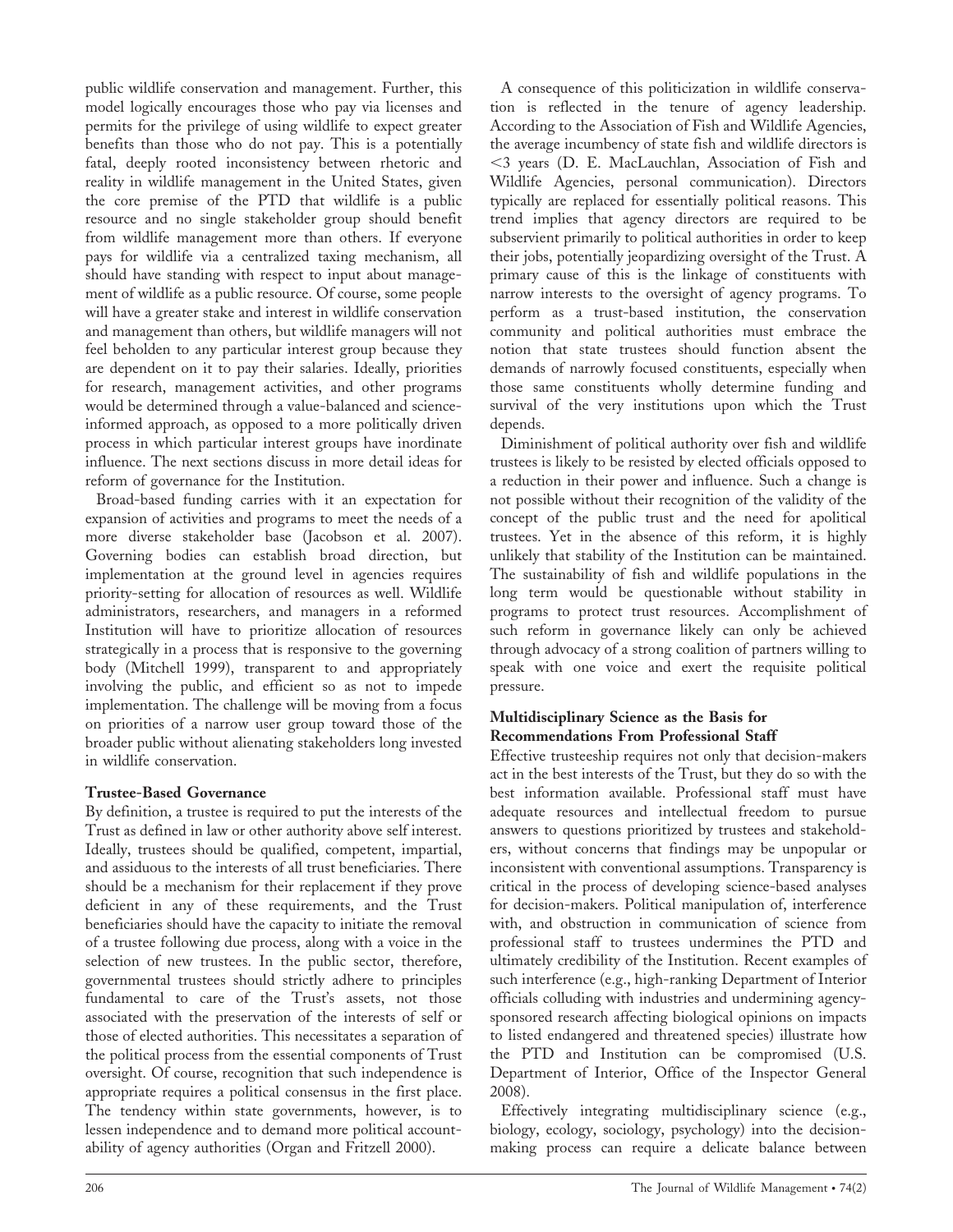separating research from politics and ensuring relevance of inquiry. Scientists must be able to pursue investigations and develop recommendations without interference, yet direction and oversight are essential to focus research on questions vital to inform wildlife decision-making processes. Interactive processes among trustees, stakeholders, managers, and scientists must be facilitated such that trustees can determine what the priority issues and questions are, and scientists have a clear direction for investigative focus. Managers can play a key role in facilitation (Riley et al. 2002) and leading approaches that can be used to integrate social science with biological and other sciences needed for effective trusteeship and to answer conservation questions (Enck et al. 2006). Stakeholder engagement in such approaches can help ensure the right questions are pursued and make political interference difficult.

To be effective, scientific input into decision-making has to be strategic and proactive. This requires forecasting areas of investigation and building a broad base of reliable peerreviewed knowledge from which focused, issue-specific inquiries can be grounded. Without such a base, scienceinformed decision-making could be crippled by the time necessary to develop reliable information. Ideally, science becomes the common ground within the Institution when polarization occurs among stakeholders over an issue, and stakeholders must trust the integrity of the scientific process for this to prevail. Adequate resources, political insularity, and transparency are essential in achieving this goal.

#### Involvement of Diverse Stakeholders and Partners

The Institution has been criticized for being captured (unduly influenced) by consumptive interest groups (Loker et al. 1994, Beck 1998). Some have even gone as far as suggesting that an iron-triangle relationship exists among resource management agencies, traditional user groups (e.g., hunters), and policy makers that ''limits access to resource management decision processes to those outside the triangle and creates still more social tension and conflict'' (Gill 2004:37). The iron-triangle concept suggests that those with different institutional logics (e.g., nonhunters) are excluded, formally (e.g., by not being legitimized through membership on a wildlife board or commission) or informally (e.g., by lack of access to existing informal, long-standing networks), from equal influence on and access to the state wildlife decision-making process. Reality is not that clear-cut, but it is certainly true that consumptive users, wildlife agencies, and some policy makers have close and enduring relationships based on similar institutional logics and shared values. The extent to which this relationship is exclusive likely varies among states, and evidence exists that the Institution is starting to expand its boundaries (Aldrich 1999) to include nontraditional stakeholders (Jacobson and Decker 2006). For example, the number and diversity of partners collaborating on the Teaming With Wildlife effort demonstrates that the Institution's boundaries are expanding, at least in the context of searching for alternative funding mechanisms for wildlife conservation and management (Jacobson and Decker 2006).

The need for wildlife organizations to embrace nontraditional partners more effectively has been discussed for decades (Trauger et al. 1995), and certainly partnerships are formed regularly among wildlife agencies, traditional and nontraditional nongovernmental organizations, universities, and others. These partnerships, however, are often focused on specific projects or issues and may not be comprehensive or strategic in nature. Some of these partnerships are formed to achieve specific goals (e.g., funding projects) and exist only on paper (Lasker et al. 2001). In such cases, the partners have no meaningful role or influence regarding activities or decision-making associated with the partnership. Although these partnerships clearly serve a purpose in achieving specific goals, we propose that the development of enduring, diverse, and effective partnerships focused on the broad goal of wildlife conservation is essential for the future of the Institution.

Properly created partnerships can develop synergies among organizations and individuals whereby they ''support each other by leveraging, combining and capitalizing on their complementary strengths and capabilities'' (Lasker et al. 2001:180). Synergy and enhanced capacity are the reasons partnerships are advantageous over actions of single agents. Establishing and growing partnerships with diverse groups (e.g., environmental, outdoor recreation, homeowner, industry, and agricultural groups) can benefit the Institution because these groups have constituencies, political capital, and resources that may not exist within the Institution. If common ground for building partnerships can be found, these alliances may increase public support and, subsequently, political capital of all organizational actors within the Institution. Additionally, they can advocate for grounding of policies in science, further supporting the integrity of SWAs. Traditional partners may feel threatened by inclusion of new partners in the priority-setting and decision-making processes (Nie 2004). Perhaps the core concern is that if consumptive users of wildlife are no longer the primary funding source, traditional uses such as hunting and trapping may become marginalized and even eliminated. This concern should be addressed as part of institutional reform that protects minority interests that are consistent with goals of wildlife conservation and management. Some jurisdictions have safeguards in place for minority interests in wildlife, such as rights embedded in their state constitutions (e.g., Virginia Constitution Article XI, Section 4: Right to Hunt, Fish and Harvest Game).

## BENEFITS OF SUCCESSFUL INSTITUTIONAL REFORM

The main outcome desired from reform of the Institution is effective and sustained conservation. To achieve this, a significant portion of society must value and demand conservation that ensures that the basic tenets of the PTD are achieved. That means meeting diverse stakeholder expectations for the broad range of impacts associated with the presence of wildlife. Ultimately, coexistence of humans and wildlife in North America requires interventions that influence all 3 core components of wildlife management and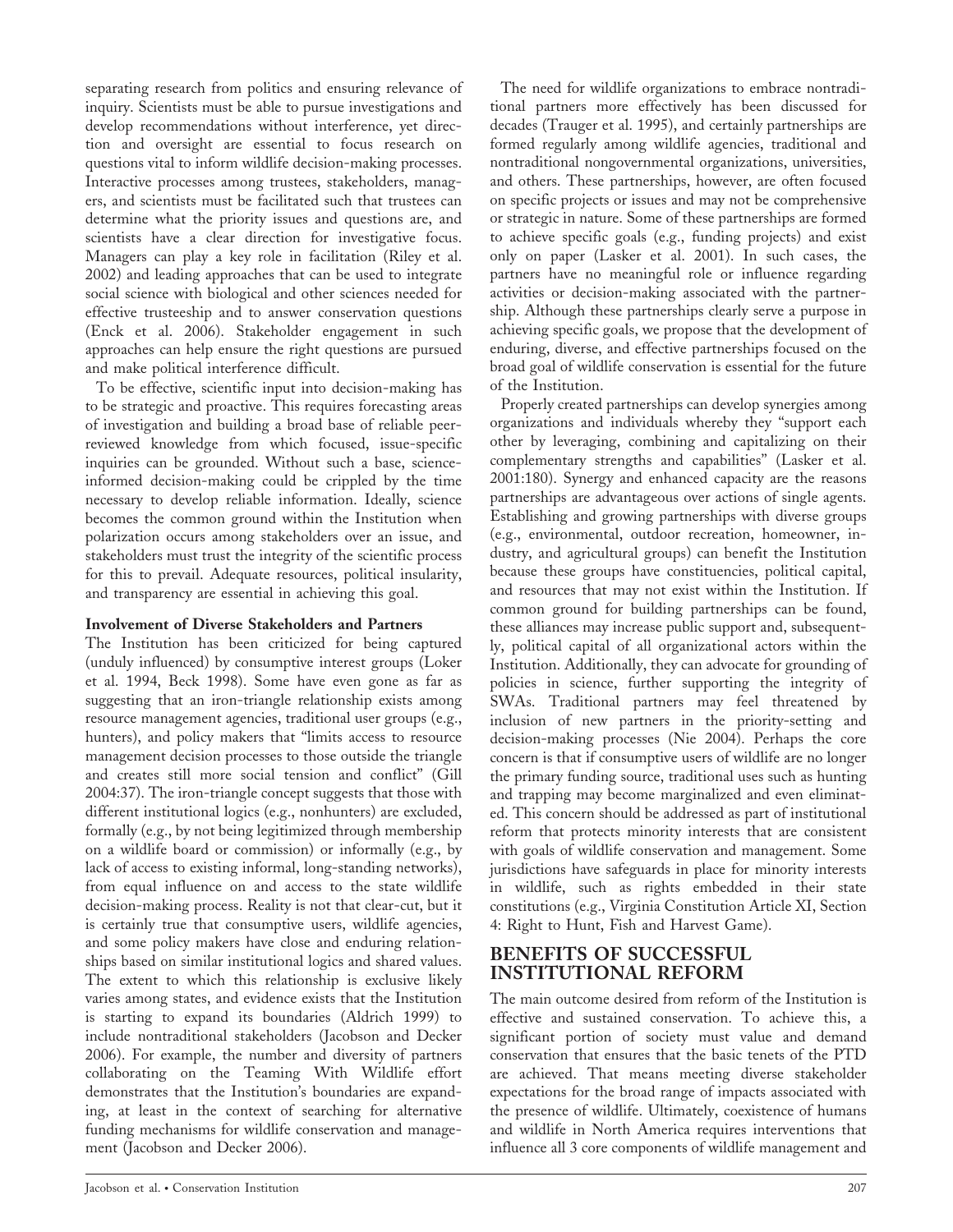the interactions among and between them: habitats, wildlife populations, and people. The Institution of the future needs to attend to the broad array of these interactions and deliver benefits for society overall. Such an institution will not be the exclusive domain of wildlife biologists and hunters. It will include the interests and expertise of land-use planners, developers, large and small landowners, political leaders, social scientists, consumers of food, fiber, and energy, and many others.

To retain or increase relevancy of the Institution in the future, it will be necessary for large segments of society to develop increased understanding and appreciation for coexistence of people and wildlife on a sustainable basis. A conservation ethic that fosters passion for positive human interactions with wildlife would be a valuable first step. Much like Leopold's land ethic (Leopold 1949), it will be critical that citizens of all ages increase their understanding and awareness of the importance, on balance, of wild animals and habitats to their quality of life, even in the face of some human–wildlife interactions that have negative impacts for people. Developing an understanding and awareness of the importance of human–wildlife coexistence is a societal trait that should be fostered and reinforced by the Institution.

While the focus of this ethic is on sustainability of human–wildlife coexistence, we recognize this system exists in a larger context. Global forces not under the direct influence of the Institution have profound effects on coexistence. This reality demands a global conservation ethic that engenders an impassioned commitment to avoid or reverse global threats such as climate change. This brings us back to fundamentals: 1) all living things depend upon a place to live, clean air to breathe, clean water to drink, and a secure food supply; and 2) human activities must not irrevocably degrade these requirements for life. The formation of a global conservation ethic, operating to influence individuals, communities, and governments, will provide the context for effectiveness of the Institution of the future.

Reform of the Institution to address the full swath of societal needs and concerns with respect to wildlife should lead to broad, active public support (not just tolerance) for the Institution. The Institution should be capable of minimizing 2 major threats to wildlife conservation in the 21st century: 1) public ignorance, apathy, and values (i.e., lack of a conservation ethic) that lead to irrevocable losses of wildlife and habitat; and 2) human–wildlife interactions, experienced or perceived, that foster negative attitudes toward wildlife and habitat. We are concerned that these threats, if not addressed by the Institution, will have 2 undesirable results. One is loss of biodiversity and the other is devolution of the status of wildlife from resources to pests. Either result may be sufficient to threaten sustainability of wildlife; both taken together are certain to have such an effect. It is our view that if these 2 undesirable results occur, the future of the Institution is at risk because it will have failed in its fundamental purpose. Consequently, these

threats alone represent sufficient concern to warrant reform of the Institution no matter how difficult it may be.

## POLICY IMPLICATIONS

The reality facing the Institution is that contemporary society does not prioritize conservation equal to or above other competing interests and needs. Environmental apathy resulting in human-caused threats to wildlife and habitat (e.g., climate change, habitat destruction) and a lack of connection with nature is a formidable challenge for which we are woefully unprepared. Although we are not suggesting that we throw in the towel and give up, we contend that the Institution has to recognize that the paradigm by which we operate is in need of a considerable overhaul. We can no longer rely on our most committed constituency to carry the brunt of the financial burden and subsequently be the primary beneficiaries of our actions. The 4 components we offer would broaden the Institution to provide practical (e.g., robust political and financial support base) as well as long-term (e.g., greater interest in conservation, increased participation in wildlife-related activities) benefits. This is both a call for fundamental reform and an encouragement to reconnect with the deep and enduring principles on which the conservation movement was founded. Our opportunity and challenge in this endeavor is to set the course for effective wildlife conservation for current and future generations and to make needed adaptations that ensure the Institution itself is sustainable.

## ACKNOWLEDGMENTS

We thank R. Regan, J. McDonald, and 2 anonymous reviewers for reviewing this manuscript and providing valuable insight.

## LITERATURE CITED

- Advisory Committee on Sustainable Natural Resource Funding. 2007. Sustainable natural resource funding study. E. Resources Group, Des Moines, Iowa, USA.
- Aldrich, H. E. 1999. Organizations evolving. Sage, Thousand Oaks, California, USA.
- Anderson, L. E., and D. K. Loomis. 2006. Balancing stakeholders with an imbalanced budget: how continued inequities in wildlife funding maintains old management styles. Human Dimensions of Wildlife 11:455–458.
- Beck, T. D. I. 1998. Citizen ballot initiatives: a failure of the wildlife management profession. Human Dimensions of Wildlife 3:21–28.
- Brown, D. G., K. M. Johnson, T. R. Loveland, and D. M. Theobald. 2005. Rural land-use trends in the coterminous United States, 1950–2000. Ecological Applications 15:851–863.
- Enck, J. W., D. J. Decker, S. J. Riley, J. F. Organ, L. H. Carpenter, and W. F. Siemer. 2006. Integrating ecological and human dimensions in adaptive management of wildlife-related impacts. Wildlife Society Bulletin 34:698–705.
- Franklin, T. M., and K. B. Reis. 1996. Teaming with Wildlife: an investment in the future of wildlife management. Wildlife Society Bulletin 24:781–782.
- Geist, V., S. P. Mahoney, and J. F. Organ. 2001. Why hunting has defined the North American Model of Wildlife Conservation. Transactions of the 66th North American Wildlife and Natural Resources Conference 66:175–185.
- Geist, V., and J. F. Organ. 2004. The public trust foundation of the North American model of wildlife conservation. Northeast Wildlife 58:49–56.